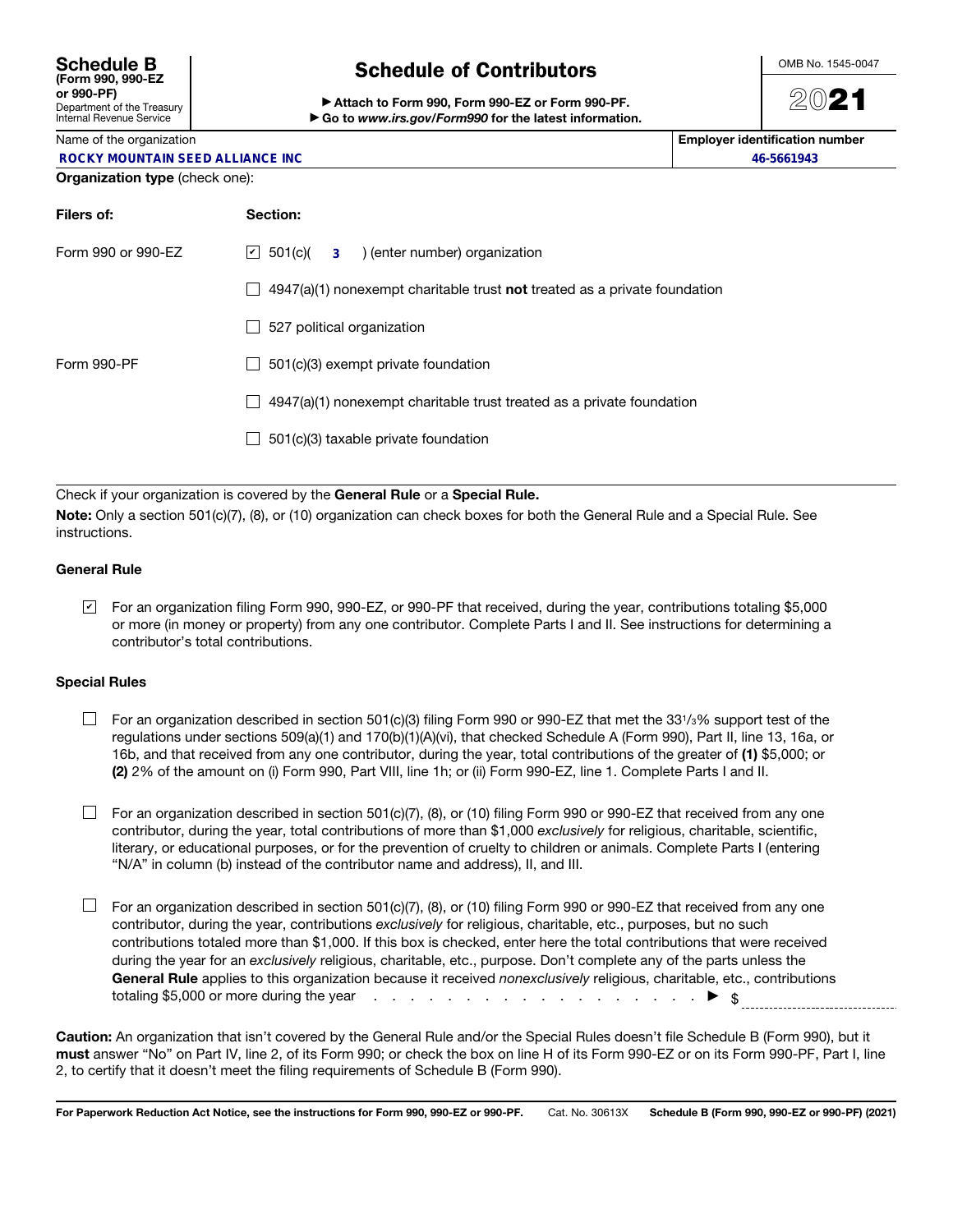| Schedule B (Form 990, 990-EZ or 990-PF) (2021)<br>$\mathcal{L}$ . The contract of the contract of the contract of the contract of the contract of the contract of the contract of the contract of the contract of the contract of the contract of the contract of the contract of th | Page 1 of 1 of <b>Part</b> |
|--------------------------------------------------------------------------------------------------------------------------------------------------------------------------------------------------------------------------------------------------------------------------------------|----------------------------|
|--------------------------------------------------------------------------------------------------------------------------------------------------------------------------------------------------------------------------------------------------------------------------------------|----------------------------|

1

|                | Schedule B (Form 990, 990-EZ or 990-PF) (2021)                                                        |                                   | Page<br>1 of 1 of <b>Part I</b>                                                                                                |  |  |
|----------------|-------------------------------------------------------------------------------------------------------|-----------------------------------|--------------------------------------------------------------------------------------------------------------------------------|--|--|
|                | Name of organization<br><b>ROCKY MOUNTAIN SEED ALLIANCE INC</b>                                       |                                   | <b>Employer identification number</b><br>46-5661943                                                                            |  |  |
| <b>Part I</b>  | <b>Contributors</b> (see instructions). Use duplicate copies of Part I if additional space is needed. |                                   |                                                                                                                                |  |  |
| (a)<br>No.     | (b)<br>Name, address, and ZIP + 4                                                                     | (c)<br><b>Total contributions</b> | (d)<br>Type of contribution                                                                                                    |  |  |
| $\mathbf{1}$   | <b>KALLIOPEIA FOUNDATION</b>                                                                          |                                   | $\sqrt{2}$<br><b>Person</b><br>Payroll<br>L.                                                                                   |  |  |
|                | PO BOX 151020<br>SAN RAFAEL, CA 94915                                                                 | \$<br>110,000                     | <b>Noncash</b><br>$\vert \ \ \vert$<br>(Complete Part II for<br>noncash contributions.)                                        |  |  |
| (a)<br>No.     | (b)<br>Name, address, and ZIP + 4                                                                     | (c)<br><b>Total contributions</b> | (d)<br><b>Type of contribution</b>                                                                                             |  |  |
| $^{2}$         | <b>US SMALL BUSINESS ADMINISTRATION</b><br><b>WASHINGTON, DC 20416</b>                                | \$<br>54,148                      | $\sqrt{2}$<br>Person<br><b>Payroll</b><br><b>Noncash</b><br><b>College</b><br>(Complete Part II for<br>noncash contributions.) |  |  |
| (a)<br>No.     | (b)<br>Name, address, and ZIP + 4                                                                     | (c)<br><b>Total contributions</b> | (d)<br><b>Type of contribution</b>                                                                                             |  |  |
| 3 <sub>1</sub> | <b>WESTERN SARE</b><br><b>207 LINFIELD HALL</b><br>BOZEMAN, MT 59717                                  | \$<br>44,469                      | $\sqrt{2}$<br>Person<br>Payroll<br><b>Noncash</b><br>(Complete Part II for<br>noncash contributions.)                          |  |  |
| (a)<br>No.     | (b)<br>Name, address, and ZIP + 4                                                                     | (c)<br><b>Total contributions</b> | (d)<br><b>Type of contribution</b>                                                                                             |  |  |
| 4              | <b>4799A RIVER ROAD LLC</b><br>325 S MCCASLIN BLVD STE 200<br>LOUISVILLE, CO 80027                    | ¢<br>14,394                       | <b>Person</b><br>Payroll<br>$\overline{\mathbf{v}}$<br><b>Noncash</b><br>(Complete Part II for<br>noncash contributions.)      |  |  |
| (a)<br>No.     | (b)<br>Name, address, and ZIP + 4                                                                     | (c)<br><b>Total contributions</b> | (d)<br><b>Type of contribution</b>                                                                                             |  |  |
| 5 <sub>1</sub> | <b>UNFI</b><br><b>313 IRON HORSE WAY</b><br><b>PROVIDENCE, RI 02908</b>                               | \$<br>10,000                      | <b>Person</b><br>V<br>Payroll<br><b>Noncash</b><br>(Complete Part II for<br>noncash contributions.)                            |  |  |
| (a)<br>No.     | (b)<br>Name, address, and ZIP + 4                                                                     | (c)<br><b>Total contributions</b> | (d)<br><b>Type of contribution</b>                                                                                             |  |  |
|                |                                                                                                       | \$                                | <b>Person</b><br>Payroll<br><b>Noncash</b><br>(Complete Part II for<br>noncash contributions.)                                 |  |  |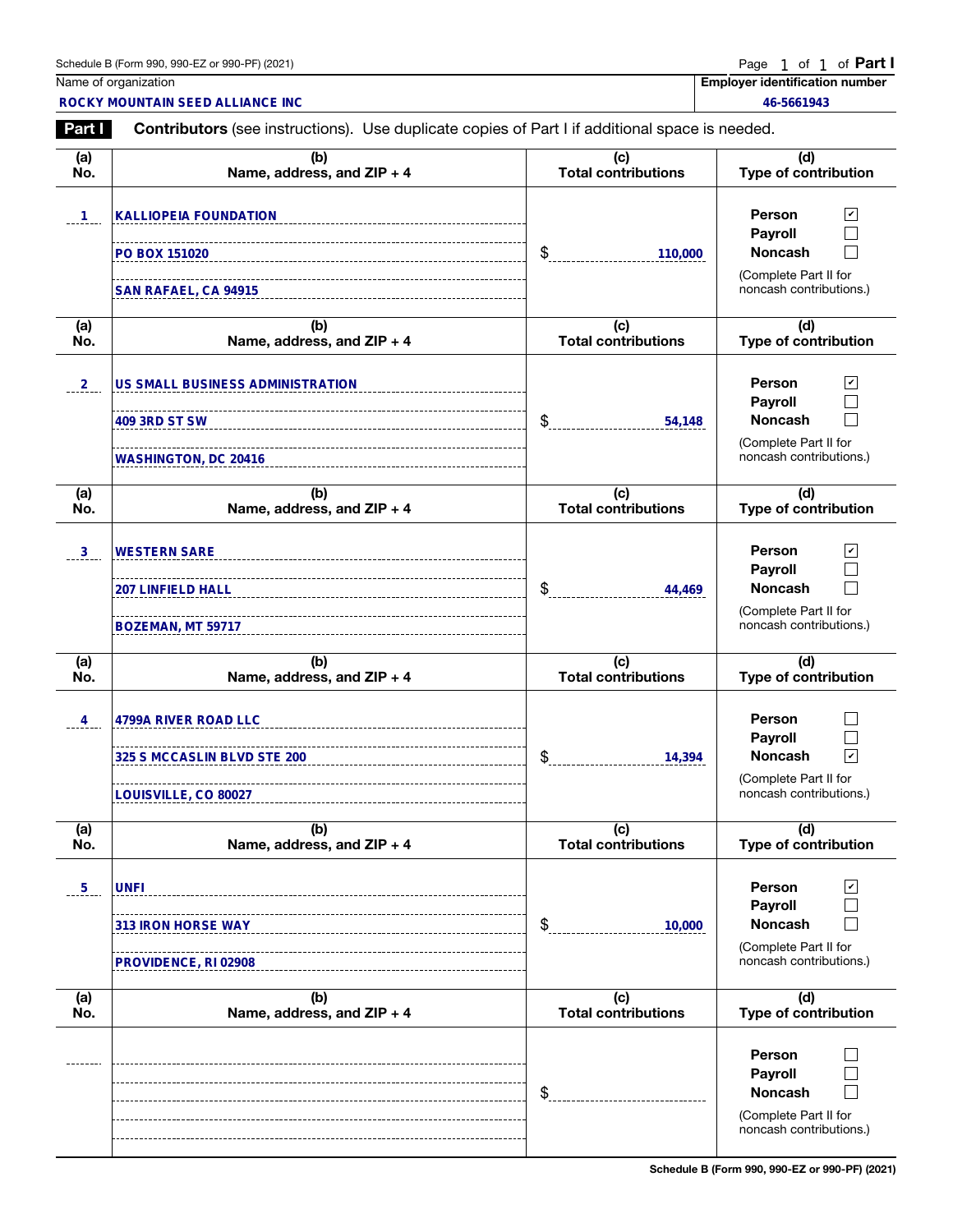Page 1 of 1 of Part II

|                           | Schedule B (Form 990, 990-EZ or 990-PF) (2021)                                                      |                                                 | Page 1<br>of 1<br>of <b>Part II</b>                 |  |  |
|---------------------------|-----------------------------------------------------------------------------------------------------|-------------------------------------------------|-----------------------------------------------------|--|--|
|                           | Name of organization<br>ROCKY MOUNTAIN SEED ALLIANCE INC                                            |                                                 | <b>Employer identification number</b><br>46-5661943 |  |  |
| Part II                   | Noncash Property (see instructions). Use duplicate copies of Part II if additional space is needed. |                                                 |                                                     |  |  |
| (a) No.<br>from<br>Part I | (b)<br>Description of noncash property given                                                        | (c)<br>FMV (or estimate)<br>(See instructions.) | (d)<br>Date received                                |  |  |
|                           | <b>SEED CLEANER, SEEDS, OFFICE CLIPPER</b>                                                          |                                                 |                                                     |  |  |
| $\frac{4}{1}$             |                                                                                                     | \$<br>14,394                                    | 1/1/2021                                            |  |  |
| (a) No.<br>from<br>Part I | (b)<br>Description of noncash property given                                                        | (c)<br>FMV (or estimate)<br>(See instructions.) | (d)<br>Date received                                |  |  |
|                           |                                                                                                     | \$                                              |                                                     |  |  |
| (a) No.<br>from<br>Part I | (b)<br>Description of noncash property given                                                        | (c)<br>FMV (or estimate)<br>(See instructions.) | (d)<br>Date received                                |  |  |
|                           |                                                                                                     | \$                                              |                                                     |  |  |
| (a) No.<br>from<br>Part I | (b)<br>Description of noncash property given                                                        | (c)<br>FMV (or estimate)<br>(See instructions.) | (d)<br>Date received                                |  |  |
|                           |                                                                                                     | \$                                              |                                                     |  |  |
| (a) No.<br>from<br>Part I | (b)<br>Description of noncash property given                                                        | (c)<br>FMV (or estimate)<br>(See instructions.) | (d)<br>Date received                                |  |  |
|                           |                                                                                                     | \$                                              |                                                     |  |  |
| (a) No.<br>from<br>Part I | (b)<br>Description of noncash property given                                                        | (c)<br>FMV (or estimate)<br>(See instructions.) | (d)<br>Date received                                |  |  |
|                           |                                                                                                     | \$                                              |                                                     |  |  |

Schedule B (Form 990, 990-EZ or 990-PF) (2021)